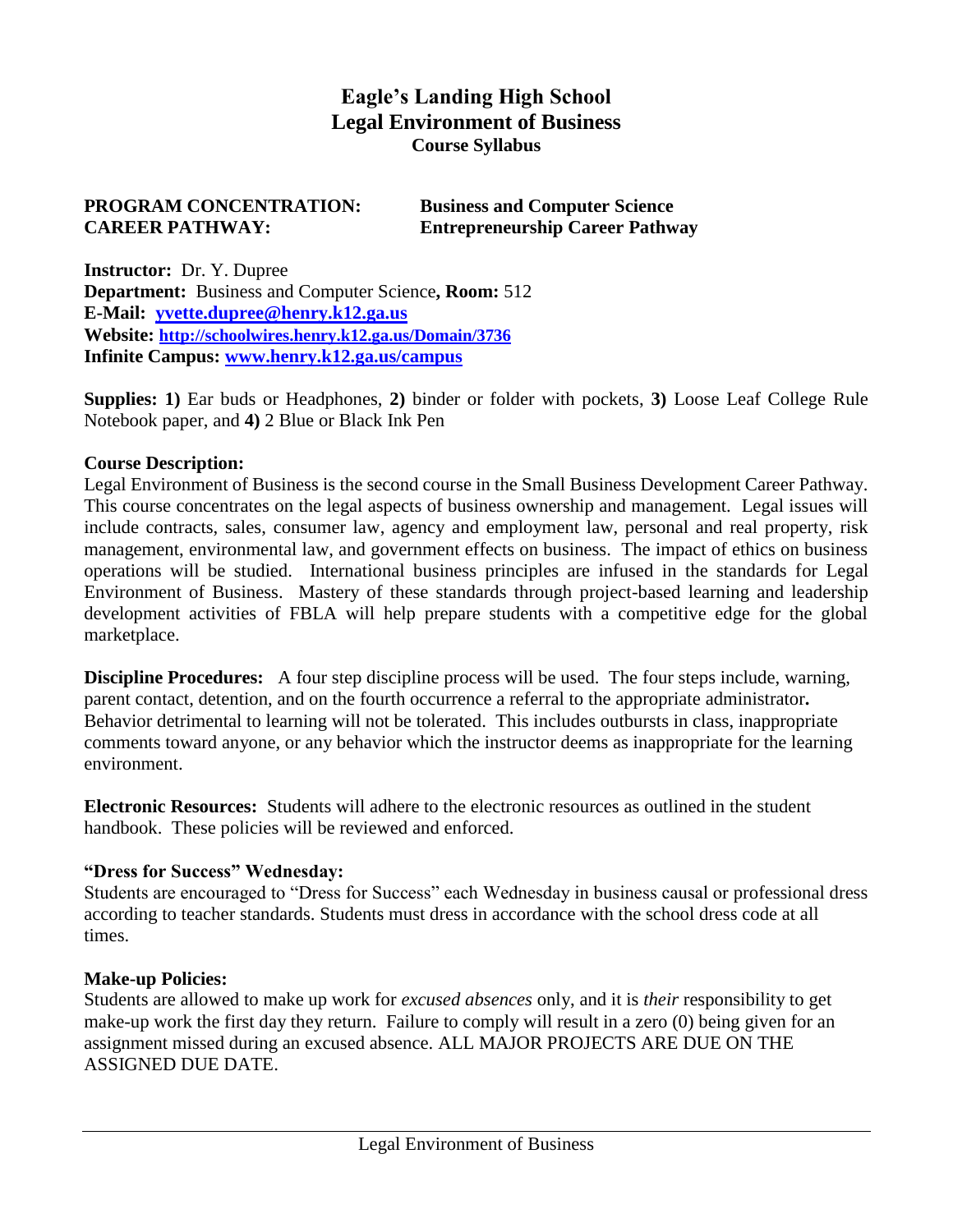## **Grading:**

Evaluation in the course will be based on the following:

- Classwork and participation **20%**
- Assessments: **60%**
	- o Tests
	- o Projects
	- o Quizzes
- Final Exam **20%** Total **100%**

\*Please regularly check Infinite Campus for student grades.

Opportunities for unit recovery will be available for students (as determined by the teacher) throughout the school year.

## **Course Standards**

BMA-LEB-1: Demonstrate employability skills required by business and industry.

BMA-LEB-2: Compare and contrast the relationship between ethics and law for a business.

BMA-LEB-3: Explain and illustrate through simulation the process by which a legal dispute is resolved for a business and personal issue.

BMA-LEB-4: Investigate major crimes affecting business and the impact on a business.

BMA-LEB-5: Evaluate the use of tort law in a business setting.

BMA-LEB-6: Demonstrate an understanding of contractual relationships.

BMA-LEB-7: Categorize, evaluate, and assess specific statutory/regulatory schemes impact on a business.

BMA-LEB-8: Illustrate and defend the challenges of applying existing law to e-commerce.

BMA-LEB-9: Research and summarize the influence of diverse cultures and customs on business practices while detailing awareness in business operations.

BMA-ENT-10: Explore how related student organizations are integral parts of career and technology education courses through leadership development, school and community service projects, entrepreneurship development, and competitive events.

## **TEACHER WEBSITE**

The ELHS teacher website http://schoolwires.henry.k12.ga.us/Domain/3736 for this course is essential for all students. Students should check the site every day for course standards, essential questions, daily focus activities (DO NOW), and course assignments.

## **Classroom Rules**

1. Respect Yourself.

Please refrain from the following activities:

- a. Cheating: automatic zero
- b. Coming to class late *Be on time prepared to learn.*
- c. Possession of contraband (ie. cell phones, ipods, etc) : 1) warning, 2) confiscated,  $\&$  3) given to Administrator
- d. Using profanity, lewd, and/or inappropriate language.
- e. Sleeping in class
- f. Skipping class: automatic referral
- g. Visiting inappropriate websites: loss of computer privilege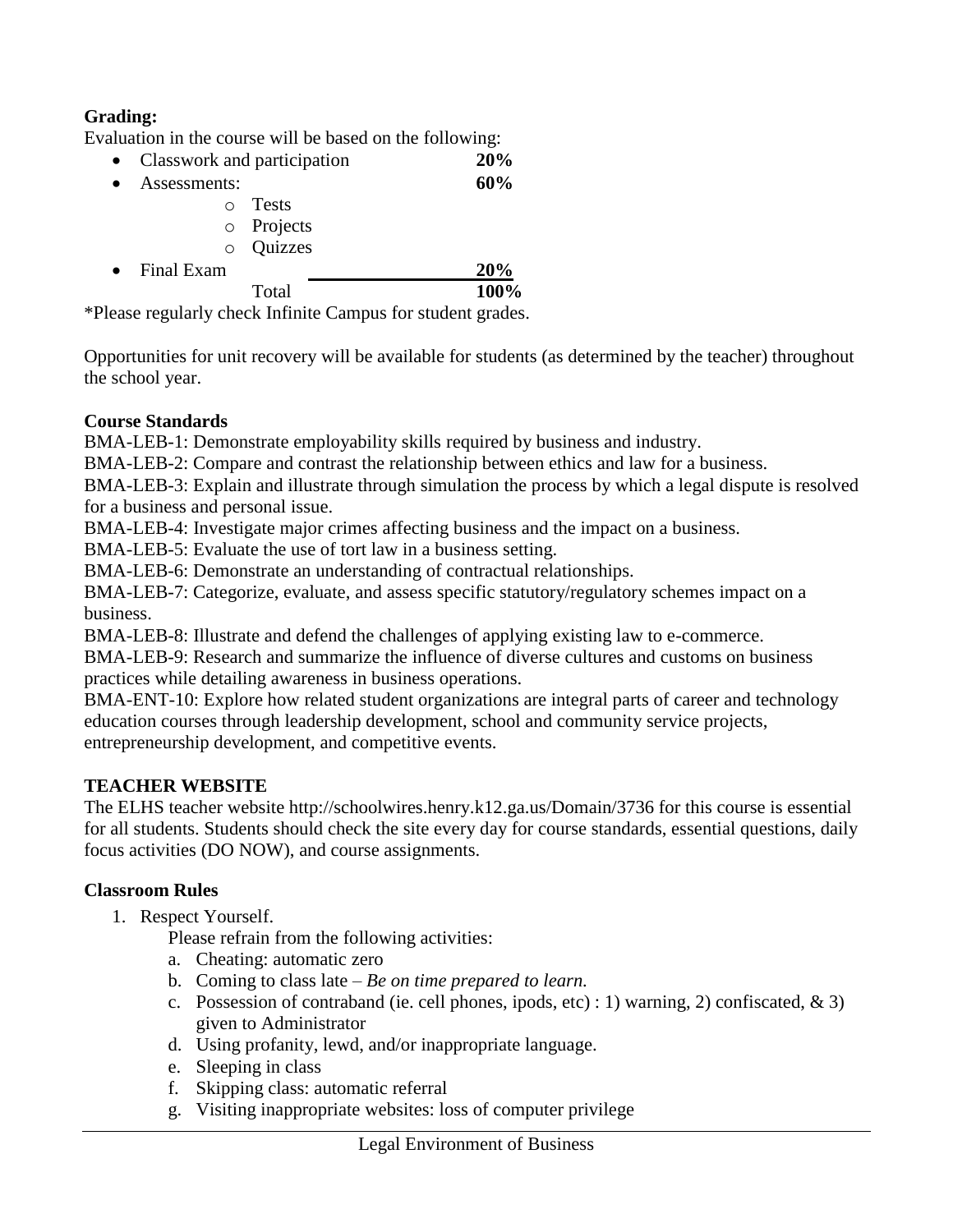- h. Tardiness
- 2. Respect Your Classmates and Teacher (all inclusive) with both verbal & nonverbal behavior. This includes but is not limited to:
	- a. Your teacher, her personal belongings, & personal space
	- b. Other students, his / her personal belongings, & personal space
	- c. All classroom materials / objects like furniture and computer equipment

#### **Consequences**

- 1<sup>st</sup> Offense: warning
- 2<sup>nd</sup> Offense: parent contact
- 3<sup>rd</sup> Offense: detention
- 4<sup>th</sup> Offense: referral
- 3. Food and drink are NOT ALLOWED in the classroom, this includes gum.

## **Classroom Procedures**

- 1. Each student must receive written permission before leaving the classroom. NO EXCEPTIONS!
- 2. Bring all class materials every day.
- 3. Be familiar with subject matter / computer skills in order to complete all classwork and assessments in a timely manner.
- 4. Print and save according to assignment instructions.
- 5. It is the responsibility of the student to acquire and complete make up assignments upon returning from an excused absence.
- 6. Students should ask for permission from their teacher before leaving their seat.
- 7. Please remain seated until your teacher dismisses the class. Your teacher, not the bell, dismisses you.
- 8. Students must keep their desk and computer area neat and clean. No damage should occur.

\*This syllabus may be updated as needed throughout the school year.